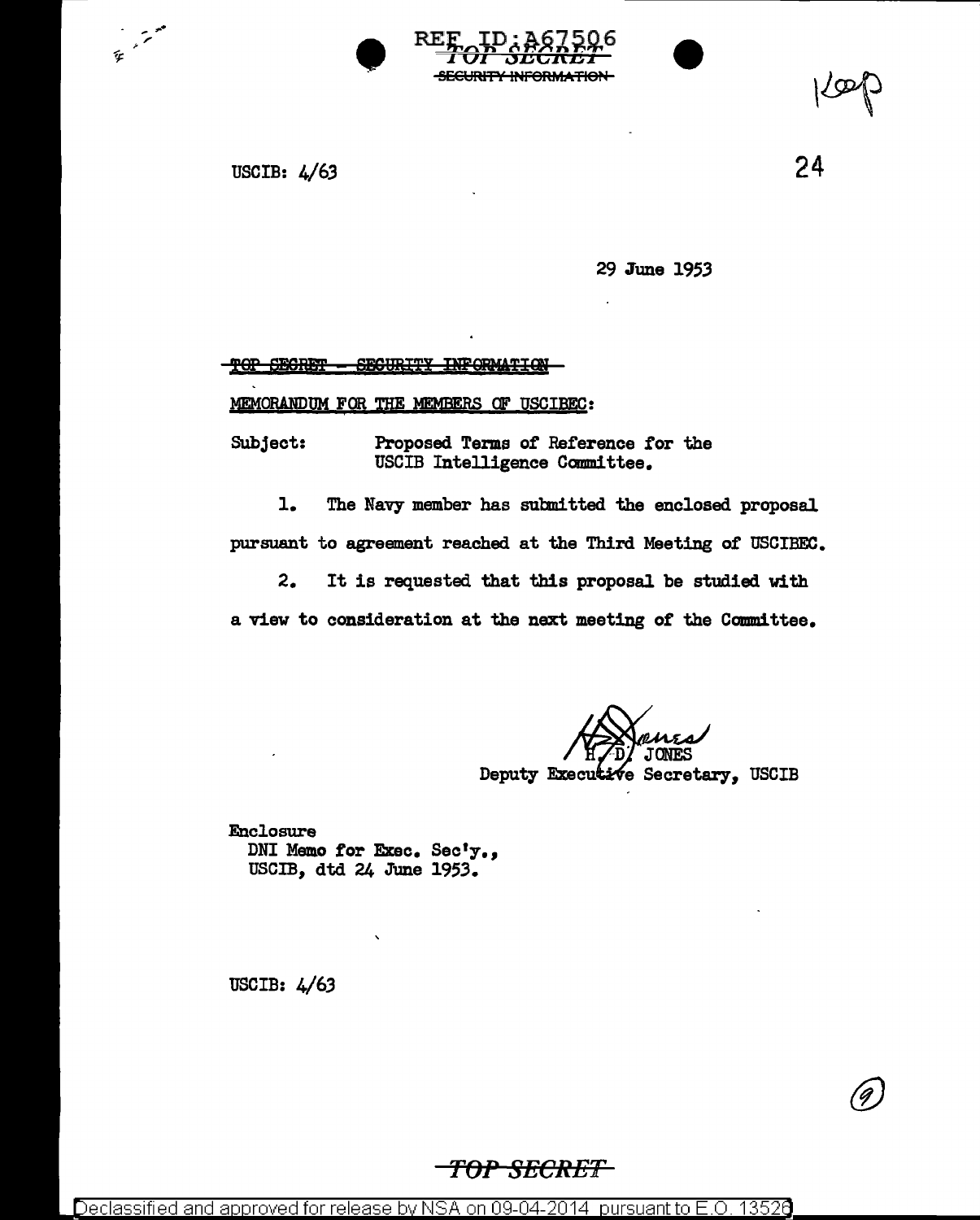**SECURITY INFORMATION** DEPARTMENT OF THE NAVY

OFFICE OF THE CHIEF OF NAVAL OPERATIONS WASHINGTON 25, D. C.

> Op-322YBl/jsm 24 June 1953

TOP SECRET SECURITY INFORMATION

C

 $\Omega$ 

 $\mathbf{P}$ Y

From: Director of Naval Intelligence Executive Secretary, USCIB To:

Subj: Proposed terms of reference for USCIB Intelligence Committee; recommendation concerning

(a) USCIB  $4/59$  of 11 June 53  $Ref:$ 

Encl: (1) Voting Procedure

1. Enclosure (1) is forwarded herewith, with the suggestion that it be inserted into reference (a) immediately following paragraph 12.

2. The inclusion of enclosure (1) will eliminate automatically the reference made to the "non-voting Chairman" in paragraph 5 of the reference.

-<del>TOP SECRET -</del>

(Signed) B. F. ROEDER By direction

TOP SECRET